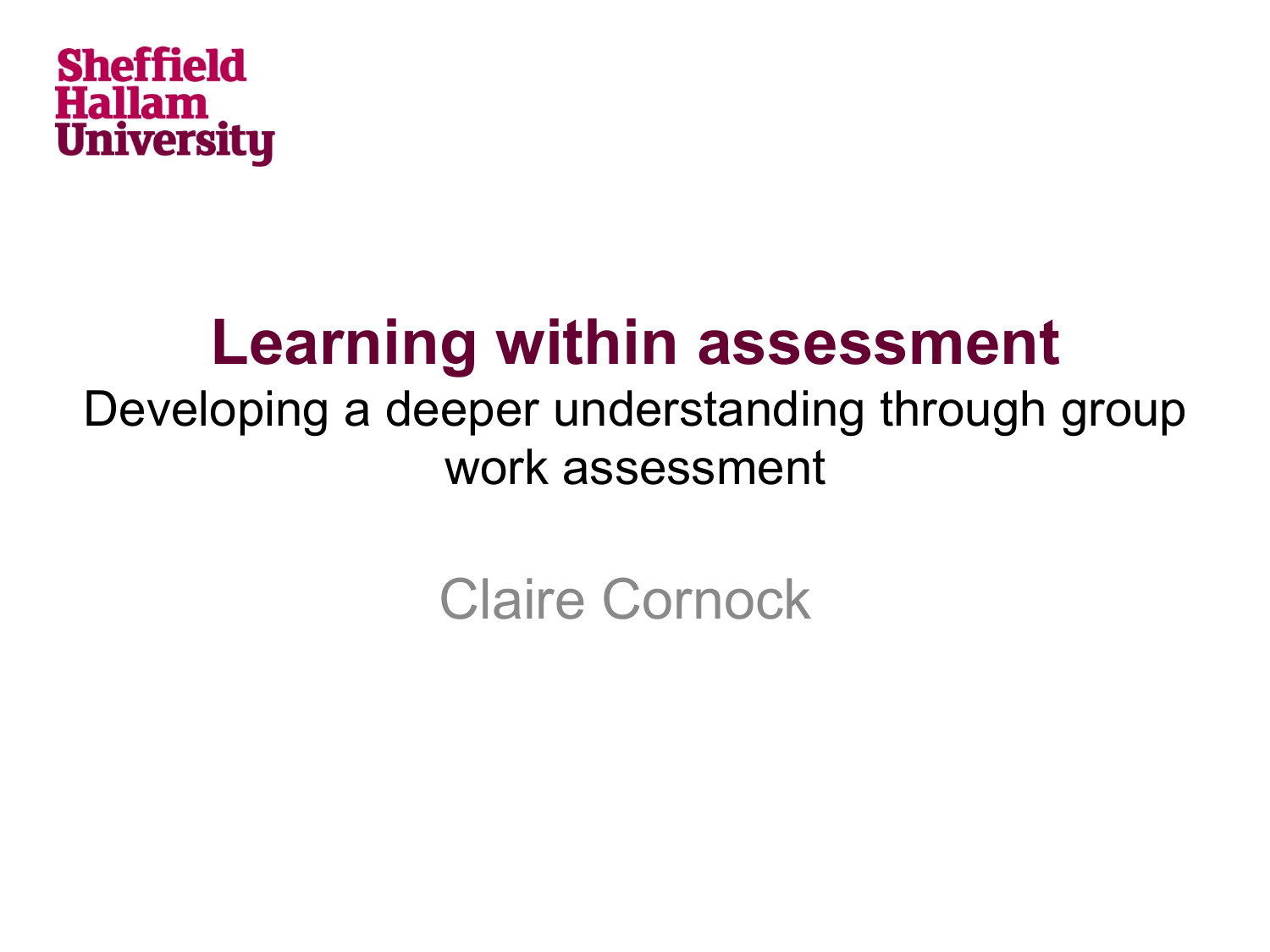# **Background**

- Pure module 'Abstract Algebra' based around applications
- Final year elective
- Group theory



- Monoid theory
- Workshop sessions
- 3 years old

|         | <b>Number of students</b> |
|---------|---------------------------|
| 2012-13 | 28                        |
| 2013-14 | 28                        |
| 2014-15 | 55                        |
| 2015-16 | $\approx$ 60              |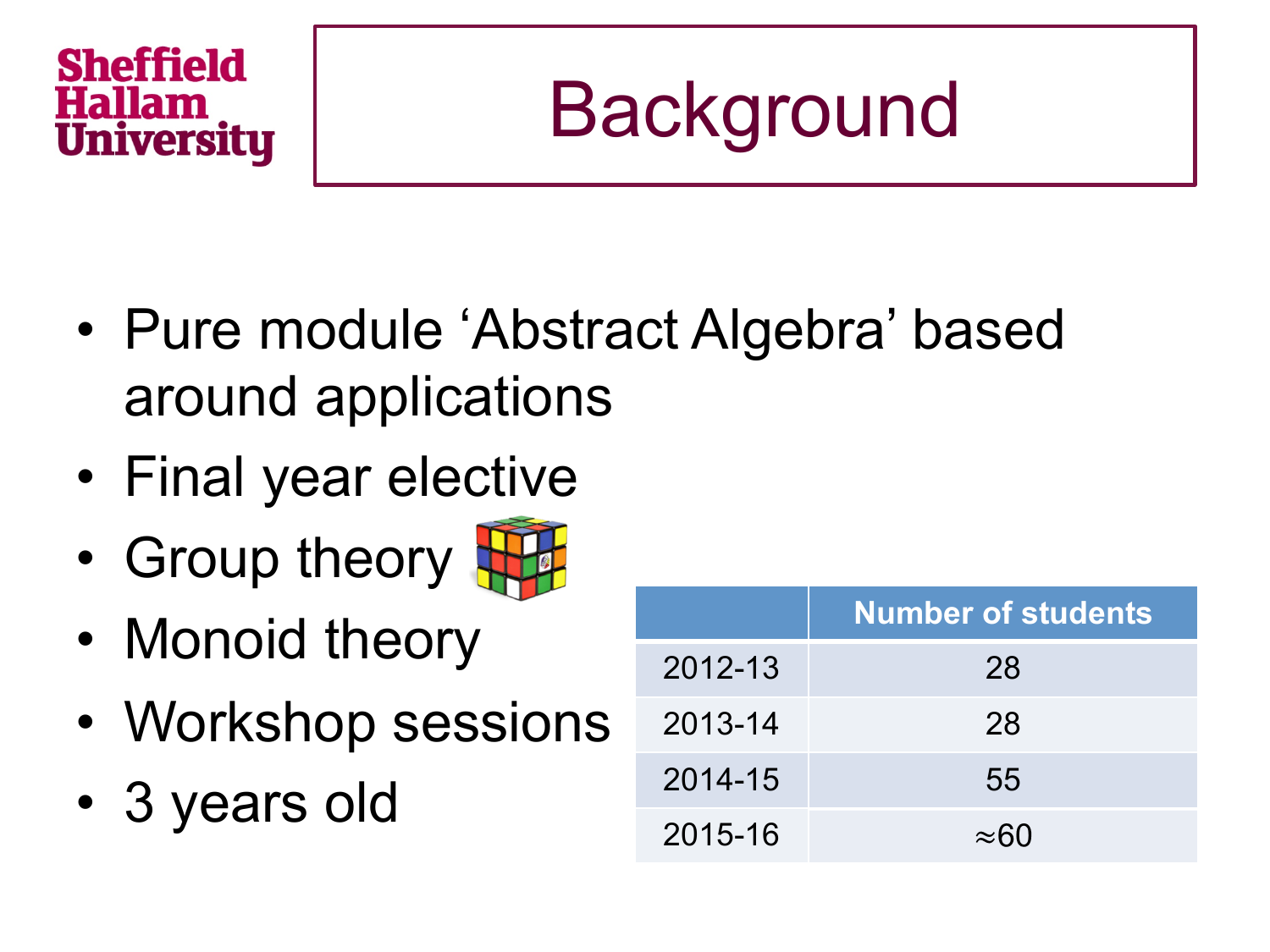### Assessment

- 50% coursework
	- Assignment 1: individual task on group theory
	- **Assignment 2: group task on formal languages**
	- Assignment 3: individual task on formal languages
- 50% exam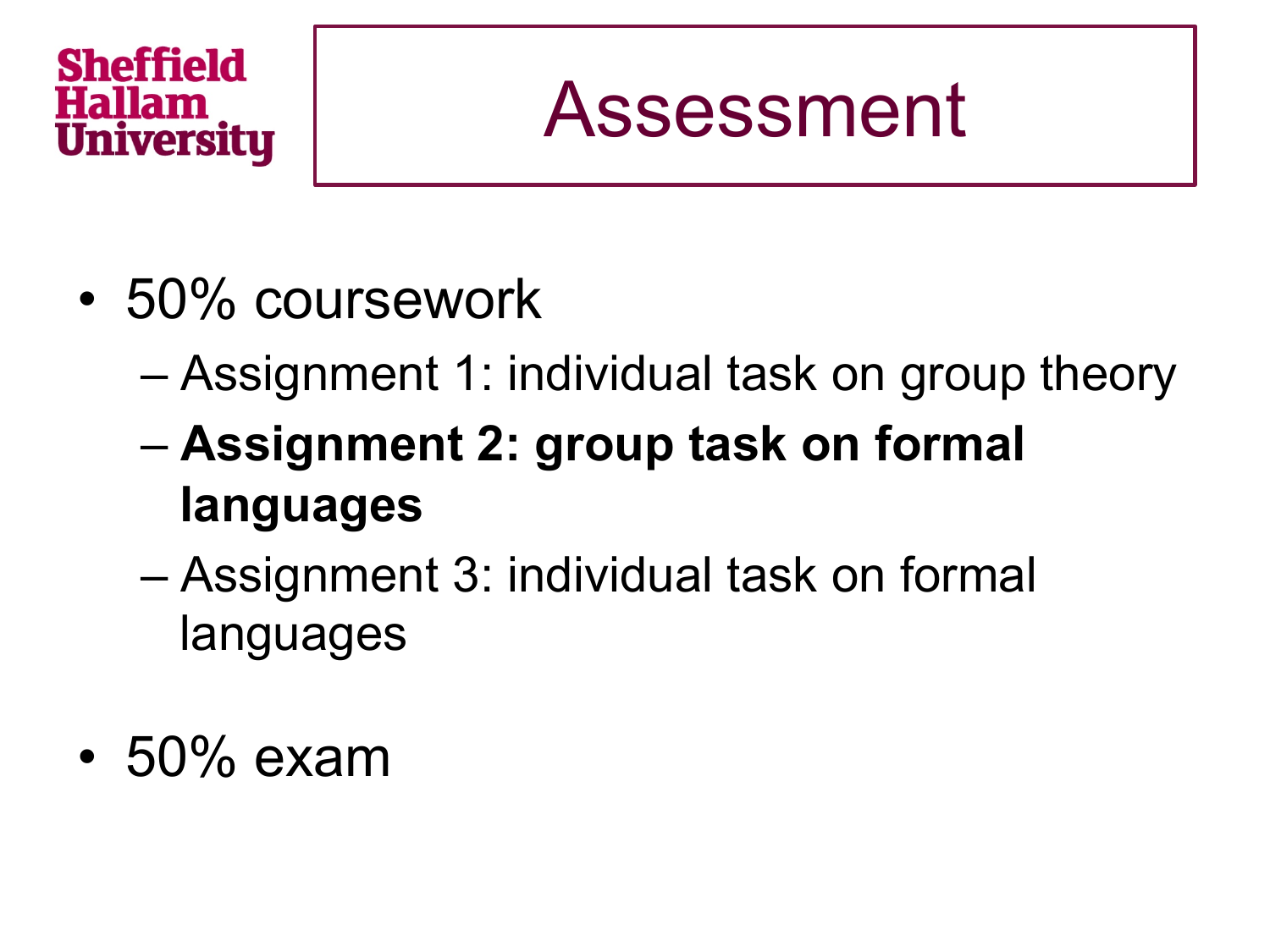### Formal languages and automata

 $A = \{a, b\}$  $L_1 = \{aw : w \text{ is any word over } A\}$ 



$$
L_2 = \{a^n b^n : n \in \mathbb{N}\}
$$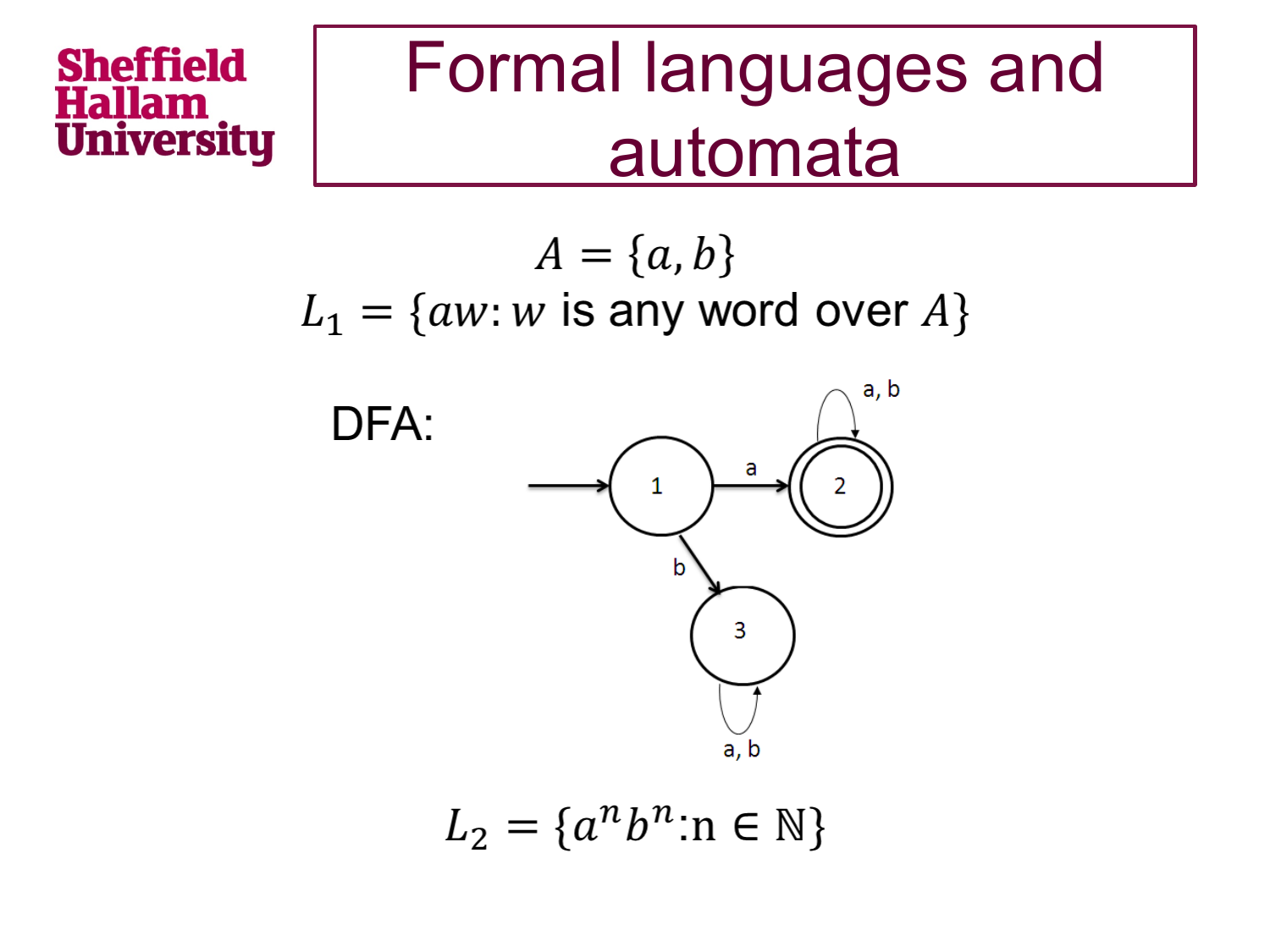# Group assignment

- Groups of 4 (min 3, max 5)
- Support groups
- 6-8 weeks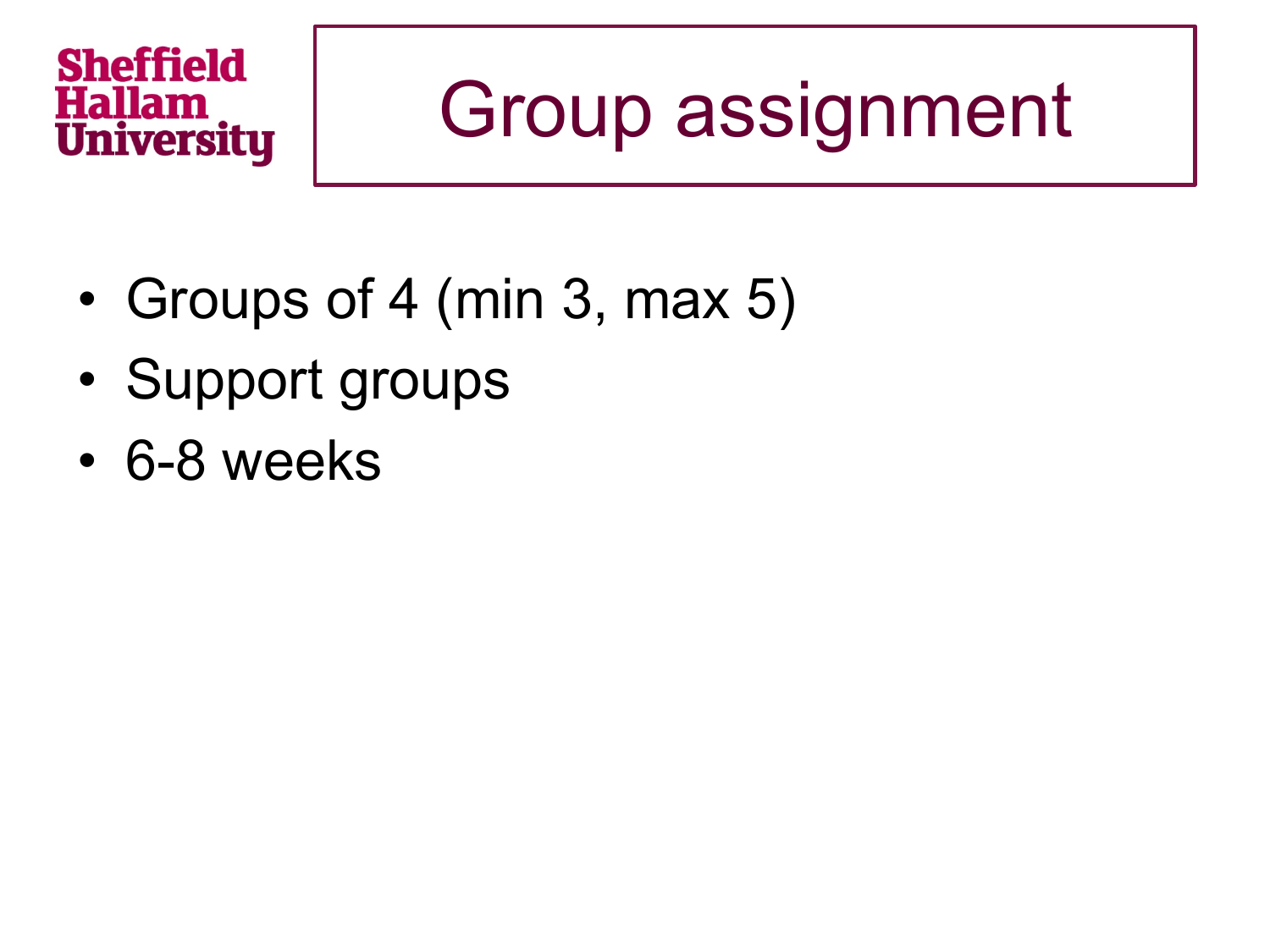### Group tasks

Create your own examples of languages. Create some recognisable languages and at least one language that isn't recognisable.

Use the methods from the course (list provided) to show your examples are either recognisable or not recognisable.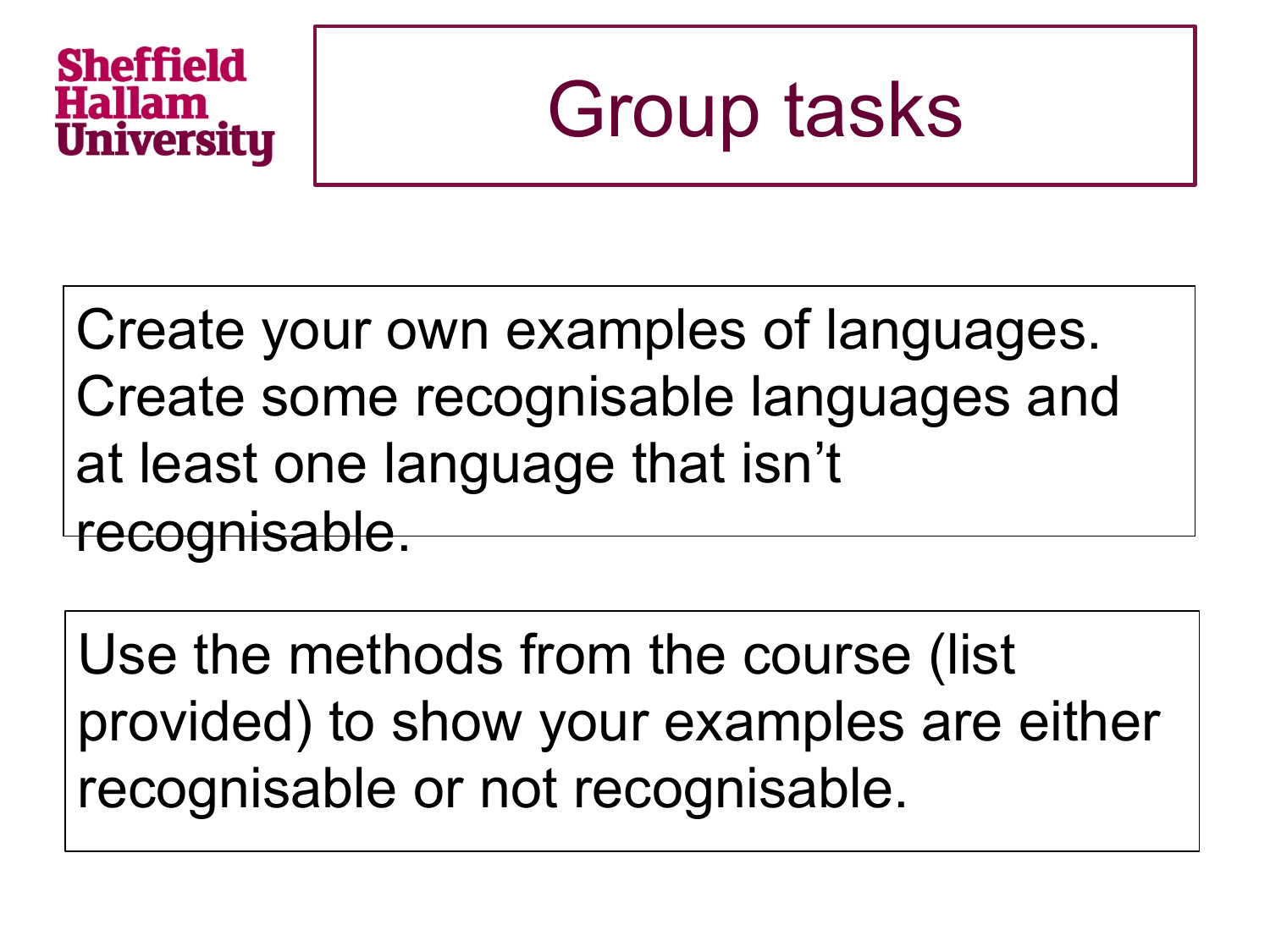# Individual task

Produce a reflective summary of how the assignment has gone (maximum 500 words). You may wish to reflect on the following:

- How you worked as a group
- How you found creating ideas/making decisions
- How confident you feel about the formal languages part of the course
- Areas you need to work on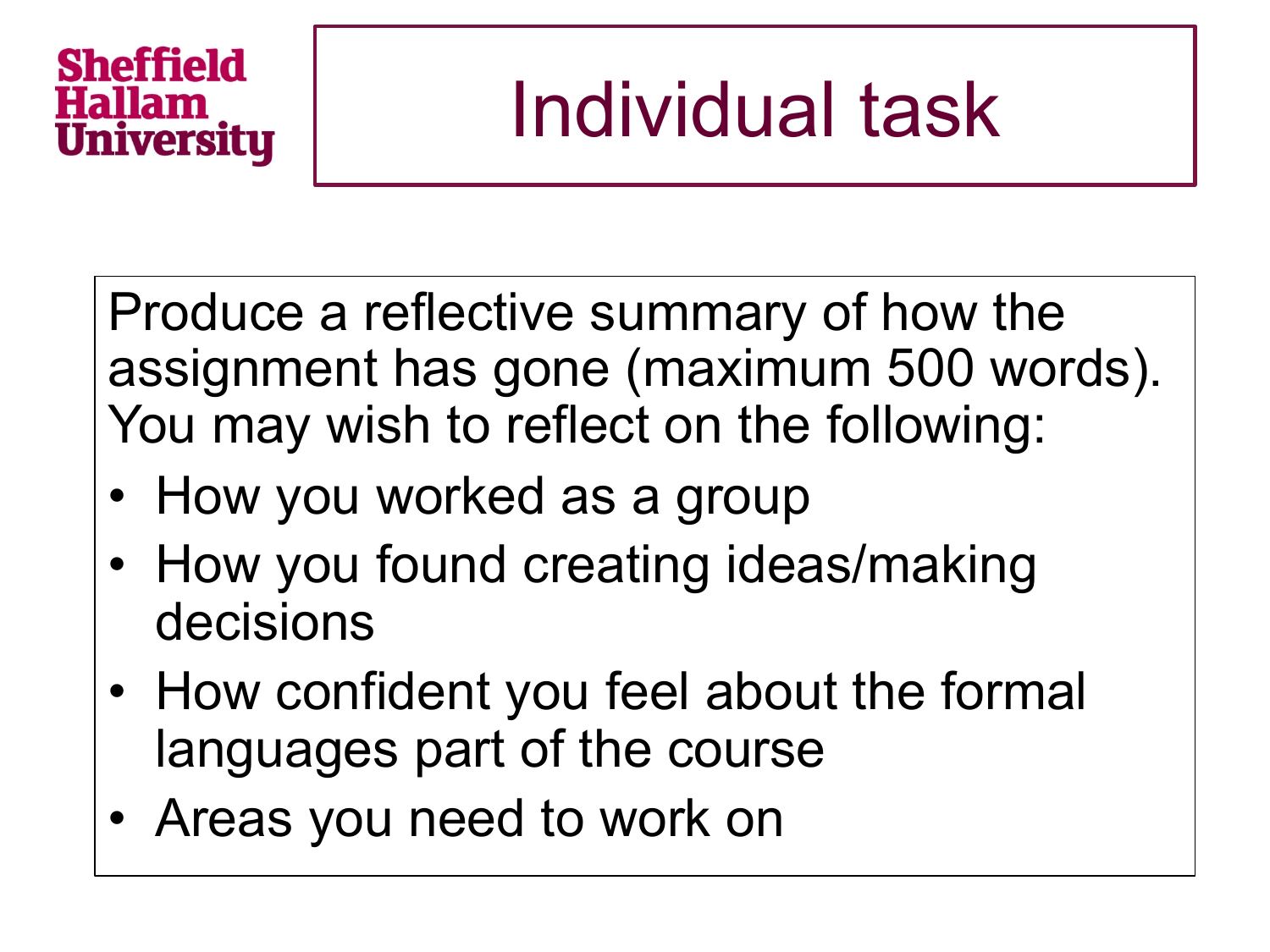# **Sheffield<br>Hallam<br>University**

### Mark scheme

| <b>Marks</b> |                                                                                                                                                                                                                                        |
|--------------|----------------------------------------------------------------------------------------------------------------------------------------------------------------------------------------------------------------------------------------|
| $70+$        | Examples carefully selected to demonstrate techniques listed. Calculations correct. Results and<br>conclusions clearly presented and explained. Clever links made between the different<br>techniques and sophisticated examples used. |
| $60 - 69$    | Examples carefully selected to demonstrate techniques listed. Calculations mostly correct.<br>Results and conclusions clearly presented and explained. Many links made between the<br>different techniques.                            |
| $50 - 59$    | Some techniques applied correctly and basic examples presented. Work lacking some detail<br>and / or explanations. Few links between the different techniques.                                                                         |
| 40-49        | Some techniques applied correctly. Work lacking detail and/or explanations. Examples for the<br>different techniques not connected.                                                                                                    |
| $0 - 40$     | Insufficient evidence to show that the techniques can be applied correctly.                                                                                                                                                            |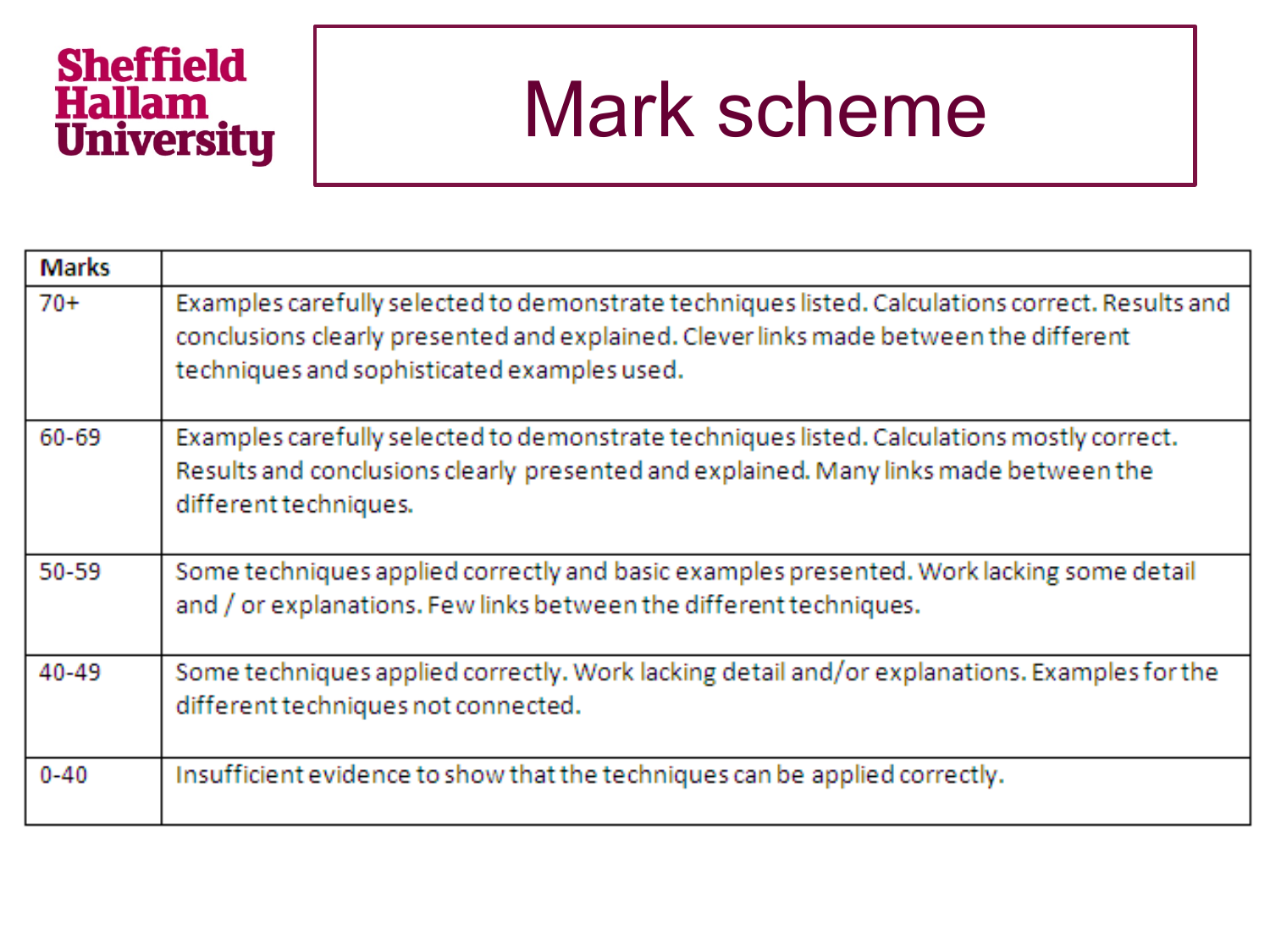### **Disadvantages**

• Marking



• Problems with group work?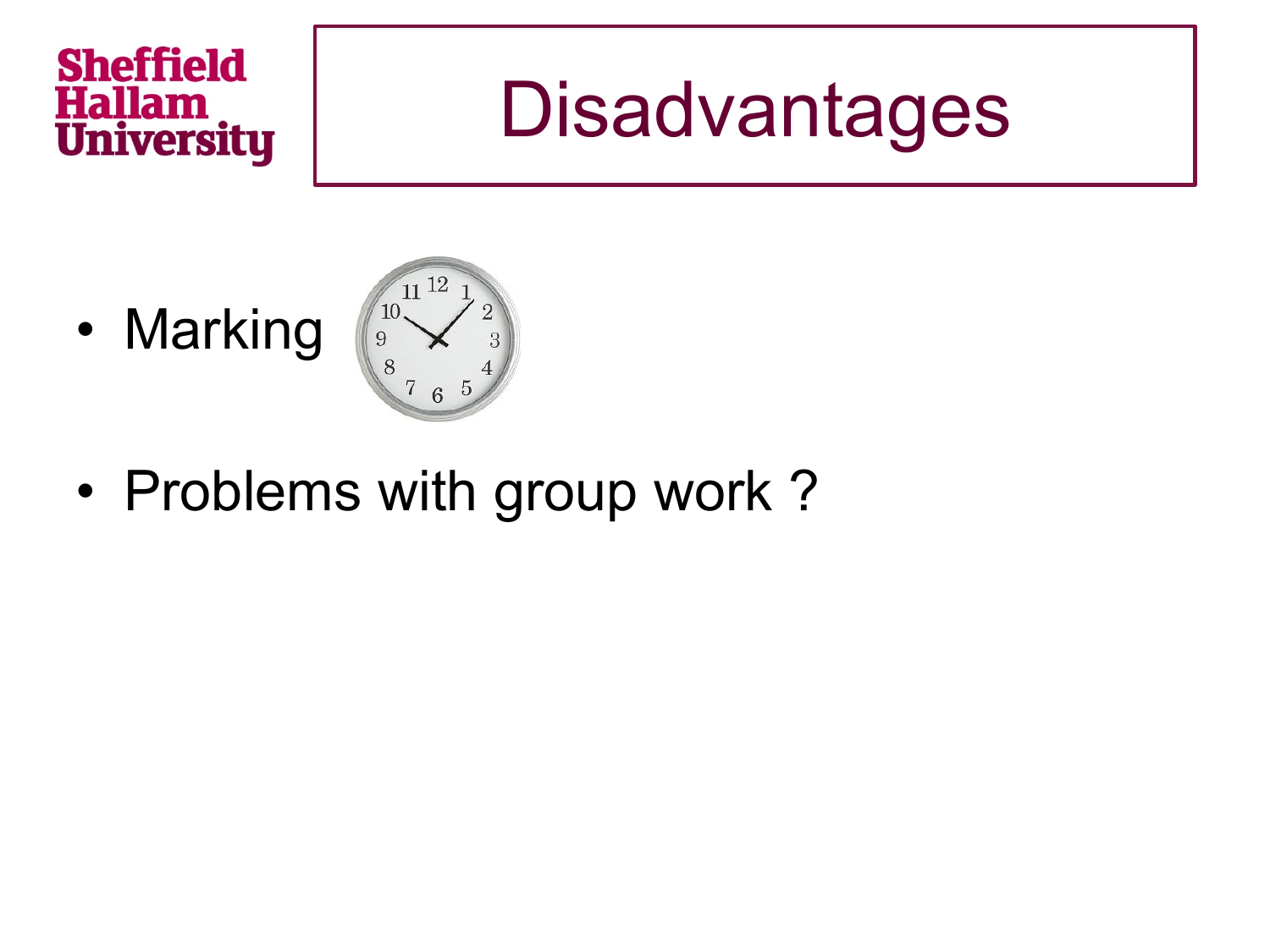### Peer assessment sheet

| Your name           |                 |  |
|---------------------|-----------------|--|
| Other group members | <b>Member A</b> |  |
|                     | <b>Member B</b> |  |
|                     | Member C        |  |
|                     | <b>MemberD</b>  |  |

Consider the contribution that you and the other group members made to group effectiveness. Give each person in your group (including yourself) a score for each of the criteria below. You should award a score of 0 for no contribution, 1 for a contribution below the average, 2 for a contribution which was about the same as other group members and 3 for a group contribution which was above the average.

| Criteria                               | Мe | Member A | Member B | Member C | Member D |
|----------------------------------------|----|----------|----------|----------|----------|
| Leadership of meetings and discussions |    |          |          |          |          |
| Organising the group's work            |    |          |          |          |          |
| Deciding which languages to pick       |    |          |          |          |          |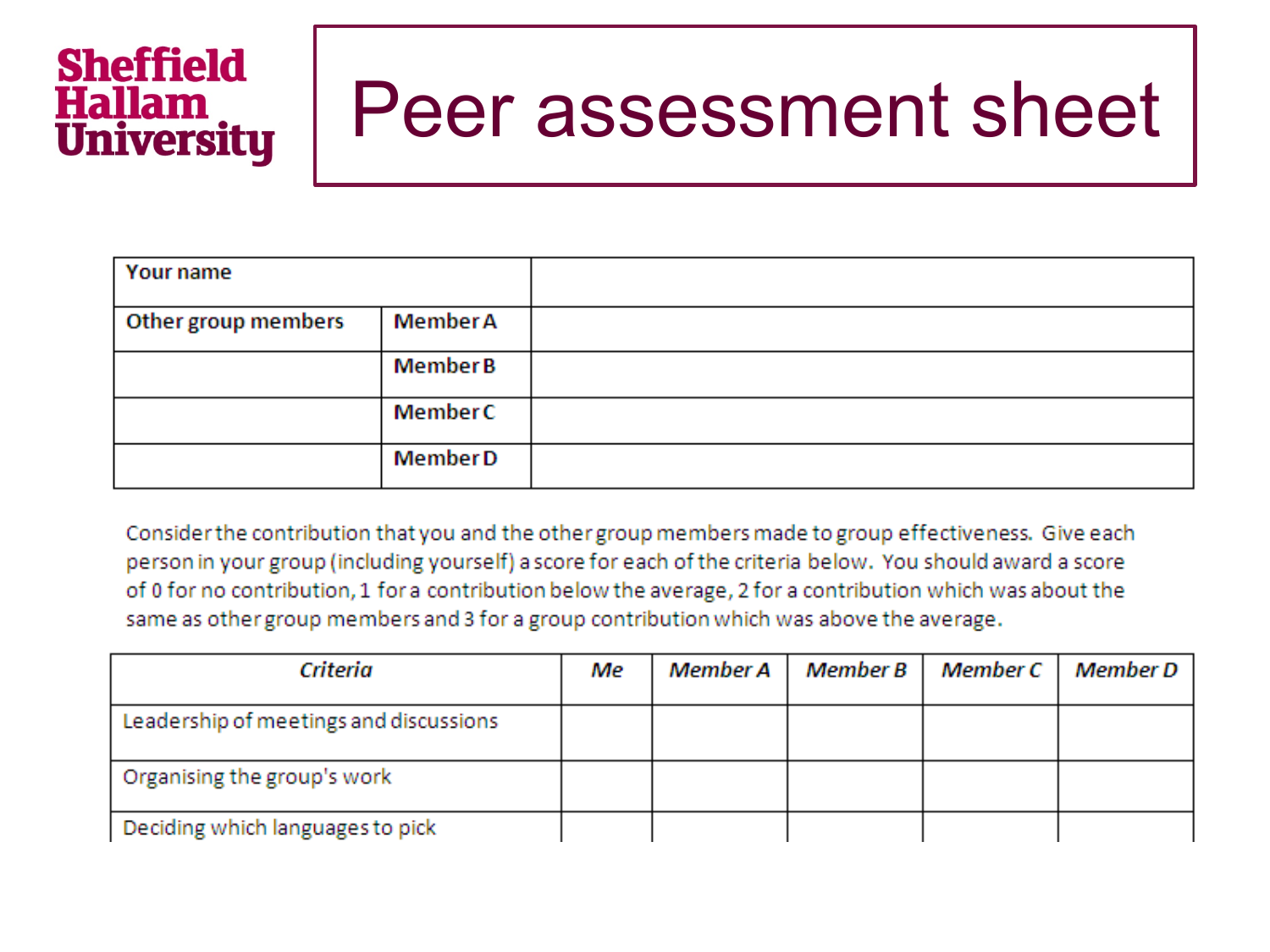### Advantage: confidence

- Working as a group helped to **increase my confidence** in this module.
- I feel this assignment has **helped to bring together everything** I have learnt in the second semester. I now feel **a lot more confident** with the formal languages work then I did before attempting the assignment.
- After completing this assignment, I feel **a lot more confident** with the formal languages part of the course.
- I feel that doing this assignment has **made me feel confident** in the content we have learnt in this part of the course and I feel good about starting the next assignment.
- Before the start of this assignment I didn't feel very confident with the majority of the content of the formal languages section, however the more examples we have done over the course of this assignment, the **more confident** I feel.
- After doing this assignment I can say that I am much **more confident** with this part of the course. What I like about it is I know by doing the assignment well it will help in the exam so it is beneficial.
- Before beginning this assignment I wasn't confident with formal languages at all but now completed I **feel very differently**.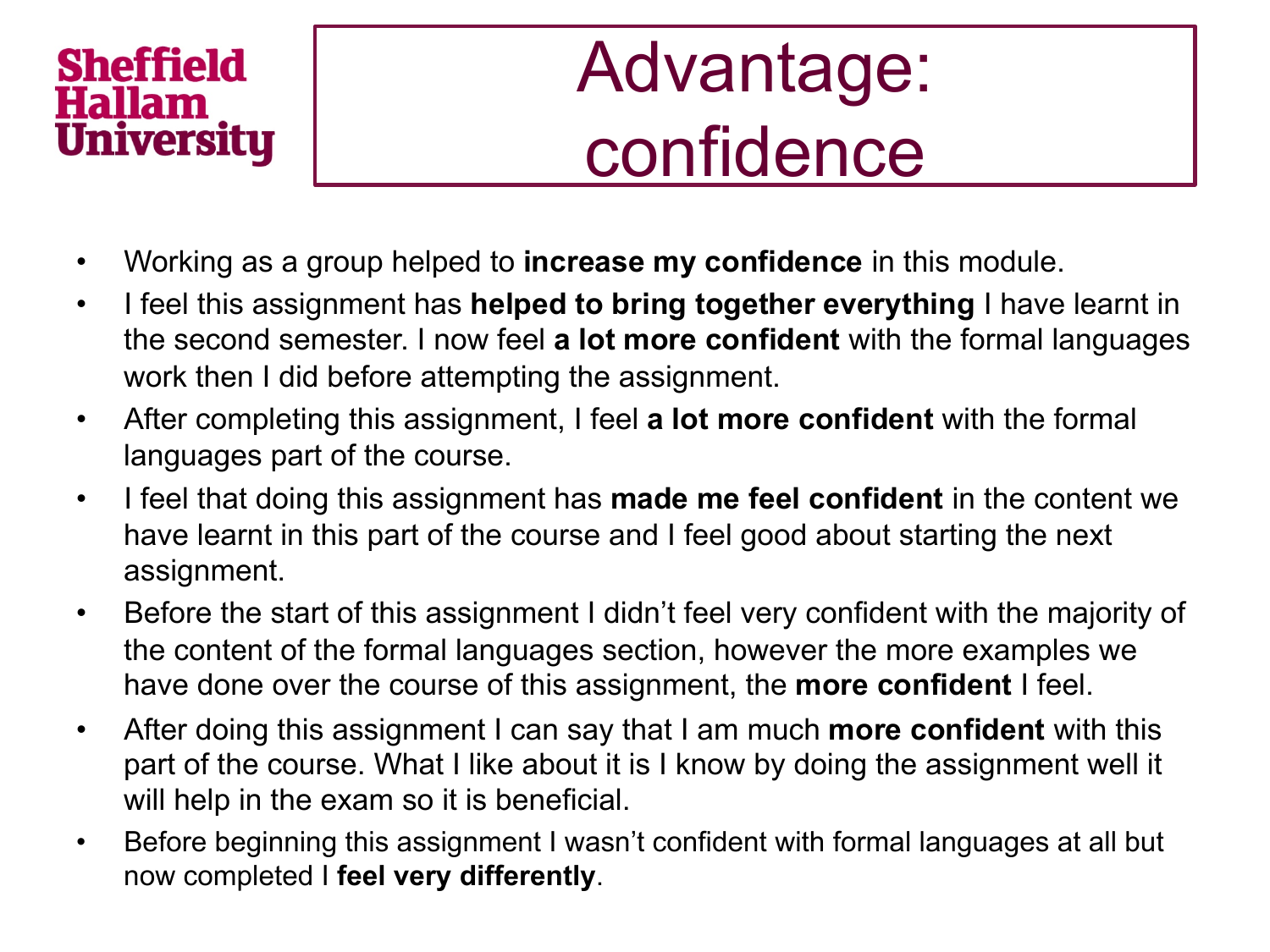### Advantage: peer tuition

- This assignment has **helped to fill in the gaps** in my knowledge by allowing members of the groups to go away and work on what they are strong with, then report back to the group to **help teach them the process**.
- **I**f any one of us didn't understand how a technique worked on a particular language the other members would take the time to **teach** that person.
- By the end of this assignment **we all felt more confident** and this was because we had **all helped each other to understand**…this enabled us to then be able to go off and do individual work on different parts of the assignment.
- Before completion I feared I would struggle to complete the work with any ease, but by working with my group we were **able to help each other** and explain parts that we felt confident about and get help from parts we were less so.
- **We all had our strengths and weaknesses**, which were useful as we could all help each other.
- I also find it **usefu**l going through questions with my group where we can all **help each other**.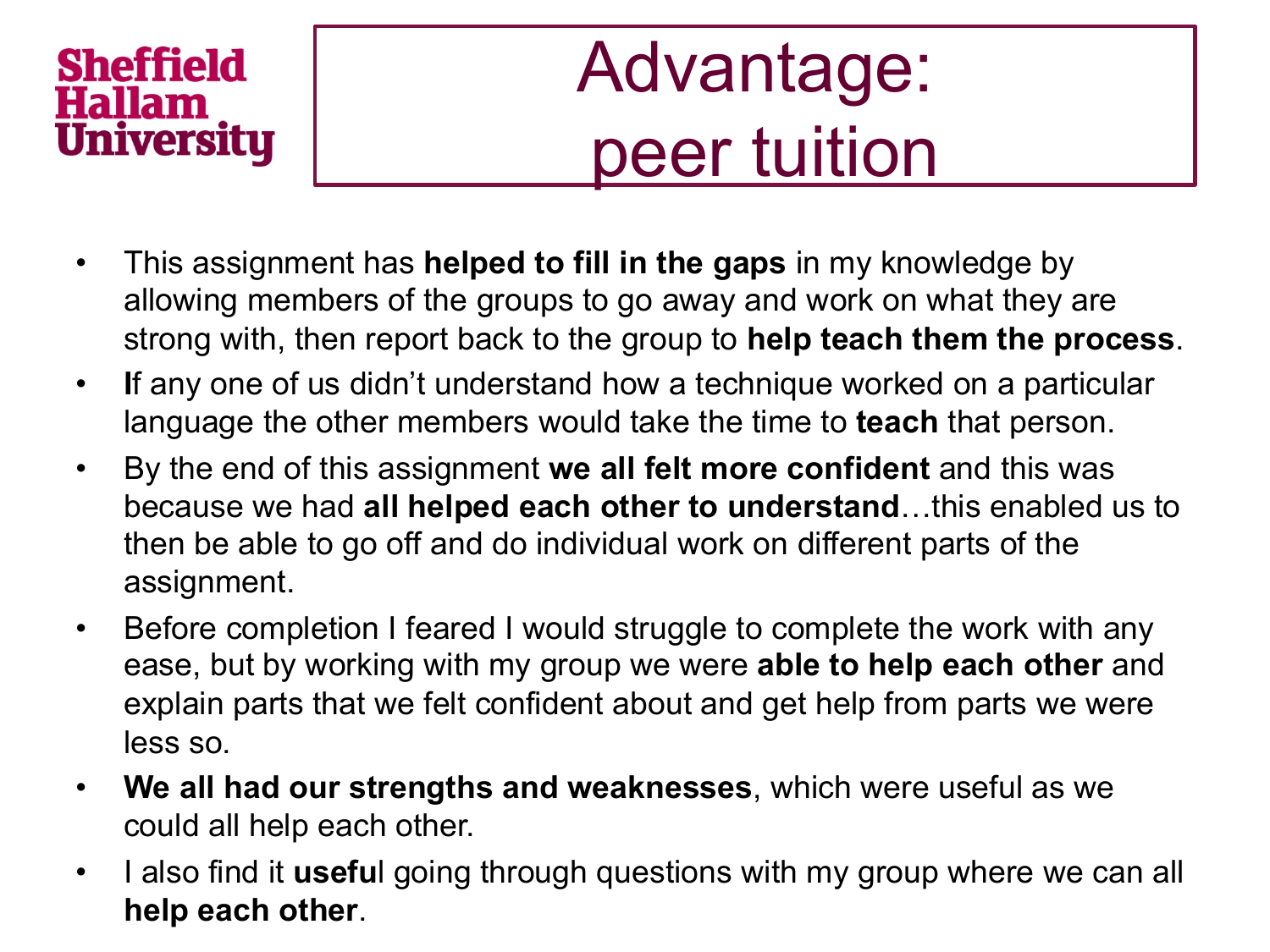# Advantage: peer support

- We worked in group sessions in order to **provide support and encouragement** as well as to **pool our collective knowledge**.
- I found this to be a particular strength in our group in that we **constantly provided support for each other**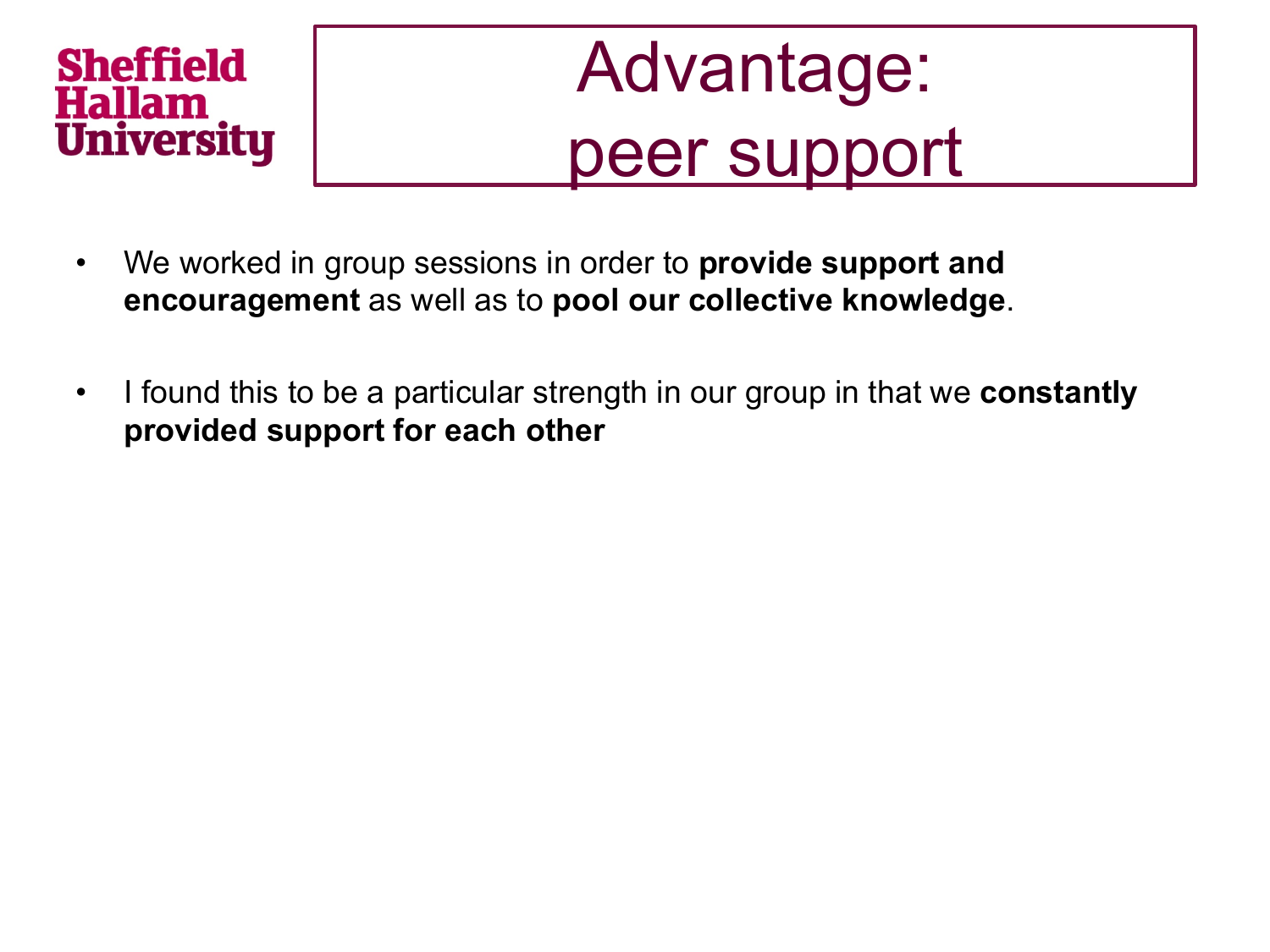### Advantage: reflection

- I still feel I could go over a few parts in this section, just to gain more confidence.
- It has also enabled me to **realise what are my weak points**, and when it comes to exams **what I should focus revision on**.
- There were some areas that I need to work on more.
- This assessment has **highlighted any of the areas which I am less comfortable with**.
- I feel there are still some areas I need to work on before the exam.
- One of the techniques I definitely need to revise further is showing a languages is recognition by a monoid, although I now have a basic understanding of this technique.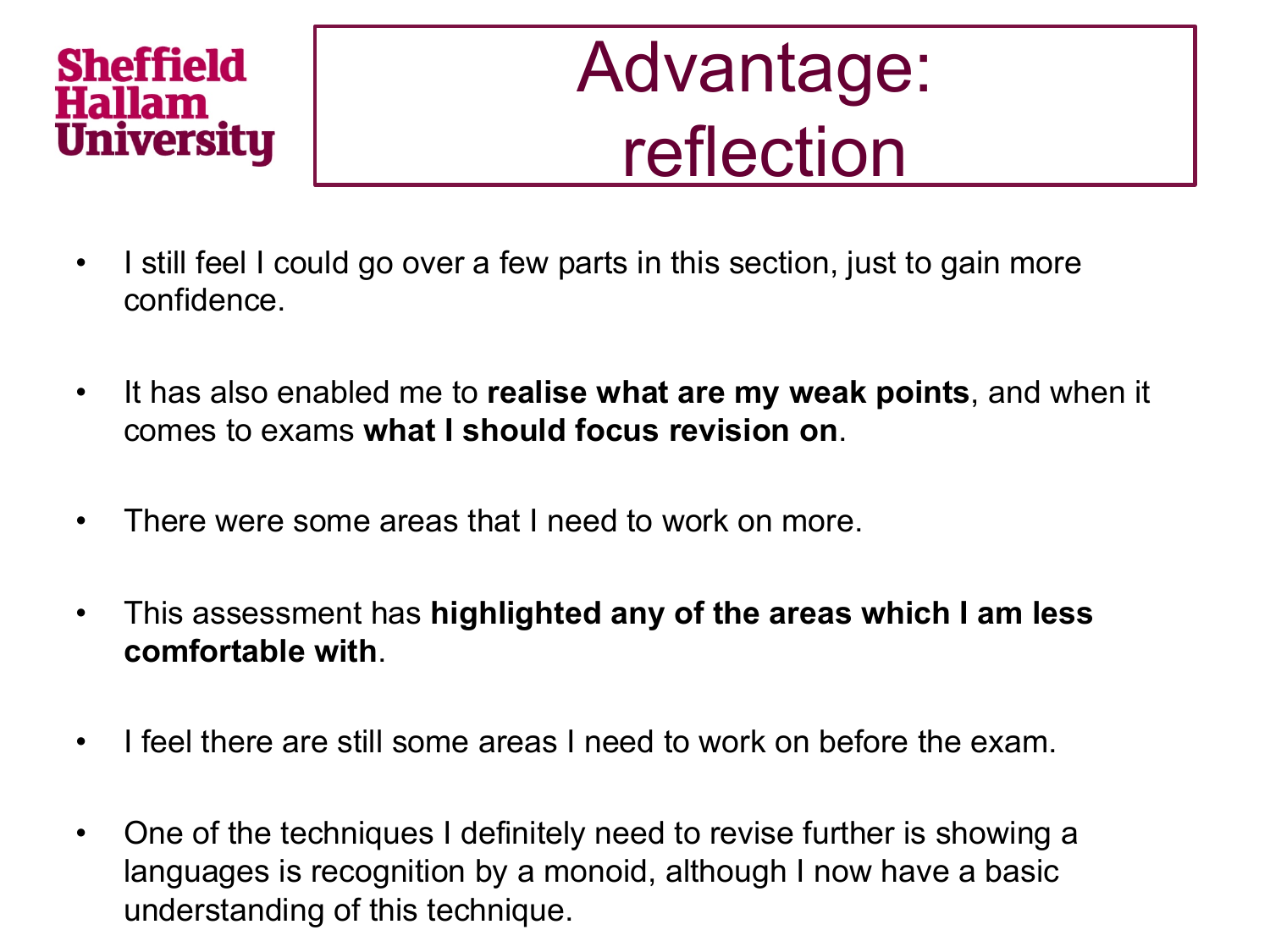### Advantage: revision

- I do feel like this assignment is kind of **revision in itself**.
- Doing this assignment was also **good revision** for the exam in the summer.
- The work we have done for this assignment (if correct) will be a **great tool for revision**.
- This assignment was a **good revision tool** that allowed us to see where extra work is needed.
- It was a good opportunity to **revise** the material and **concentrate on areas which I was unclear about before.**
- By completing this group assignment and generating our own examples, I believe it will **aid my revision and confidence**.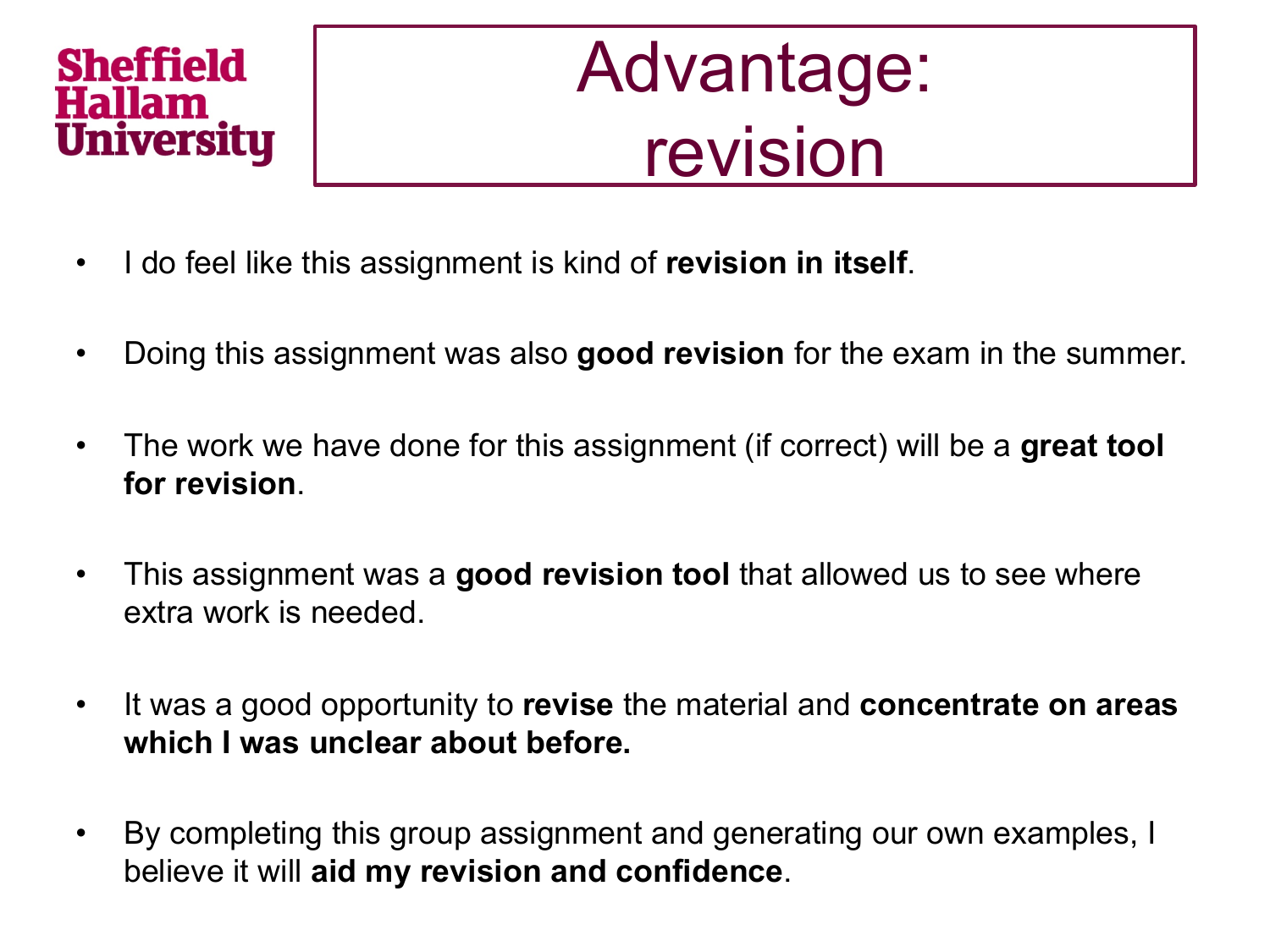### Advantage: more examples

- **Given me more examples** of the different techniques.
- Initially before starting this assignment I have been very confused during the lectures as to what is going on sometimes, struggling to follow the work being set. However, this assignment has helped me a lot, **getting help** off my group mates and simply **working through multiple examples** of the work involved.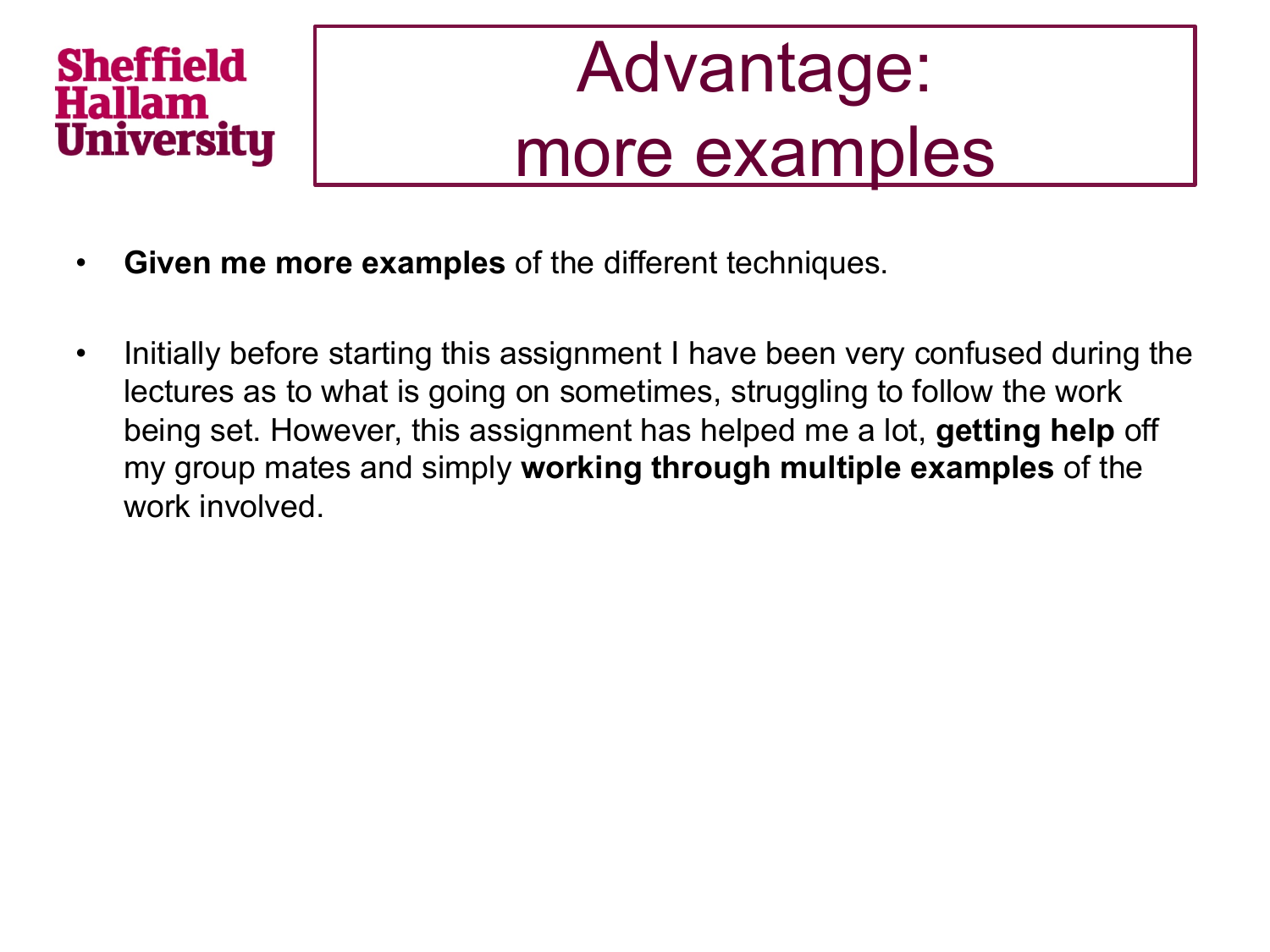# Advantage: learning / understanding

- By having a group assignment we have been able to **pull on each other's strengths** and help to **develop our understanding** of formal languages.
- Working as a group helped as we were all good at different techniques so we could go through examples with each other to make sure we all had an **equal understanding**.
- However, **having learned a lot during this assignment**, I feel confident that I should be able to improve in these areas fairly easily.
- To conclude, this assignment will be very beneficial in numerous ways, because it **helped my understanding** of the subject in general and helped to **gain other peoples perspectives of things**.
- This group assignment has definitely made me **understand the concepts more** and therefore has been hugely beneficial to me and has made me feel more confident for the exam in May.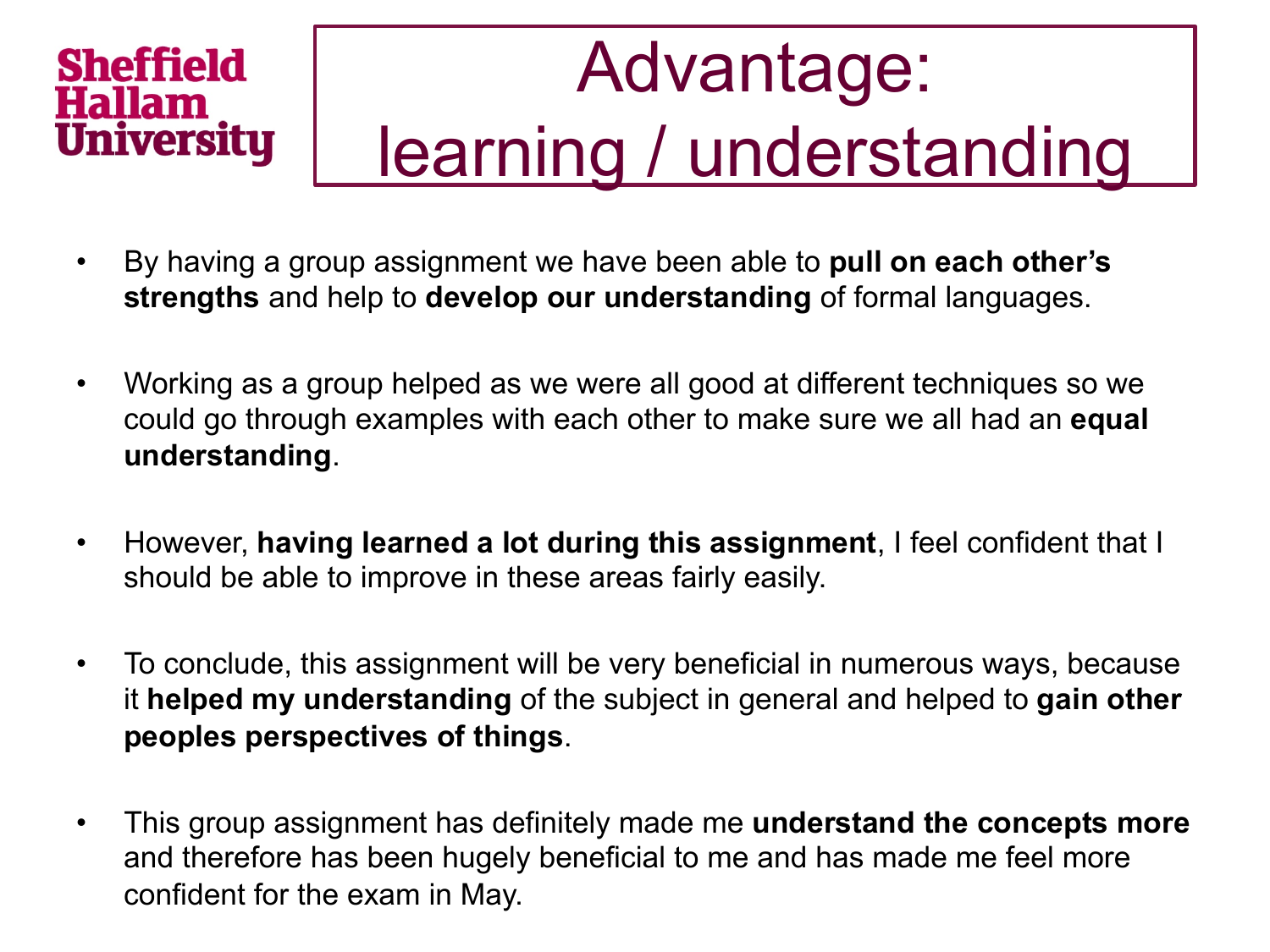# Advantage: learning / understanding

- In conclusion this assignment has proven very beneficial to me. It has **improved my understanding** of the various parts to this section of the course and the subject in general. Working as a group has played a major part in the **development of my knowledge** for this module.
- My confidence increased and I feel like **I understand more**.
- In areas where we all struggled, we **worked as a team** to attempt the problem and **gained a greater understanding** of the work by doing so.
- I feel by doing this assignment and going through numerous examples in my group on the worksheet and for our own languages, I now have a **better understanding** of this section.
- From doing this assignment I have gained **more of an understanding** of how to obtain a solution and produce problems to suit the techniques we have learnt.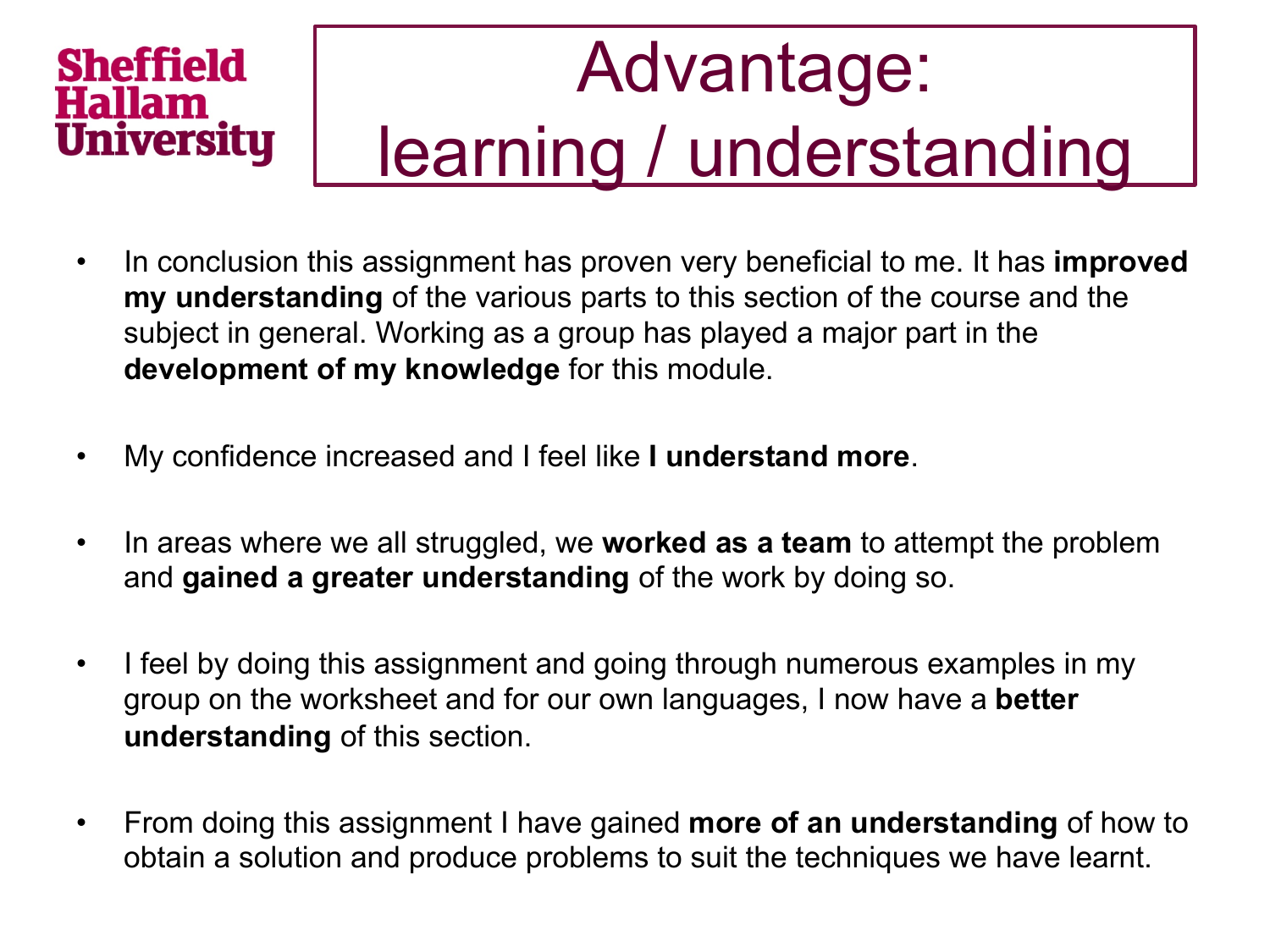### Advantage: deeper understanding

- I feel that this assignment has been a very **useful exercise**. It has not only helped me **improve** the skills I believe I was strong at but also refresh those I was weak at. I believe that this assignment has been a welcome break from traditional algebra assignments and that this task has given me such a **deeper understanding** of formal languages which may not have been achieved by a usual algebra assignment.
- Gained a **deeper understanding of why the methods work**.